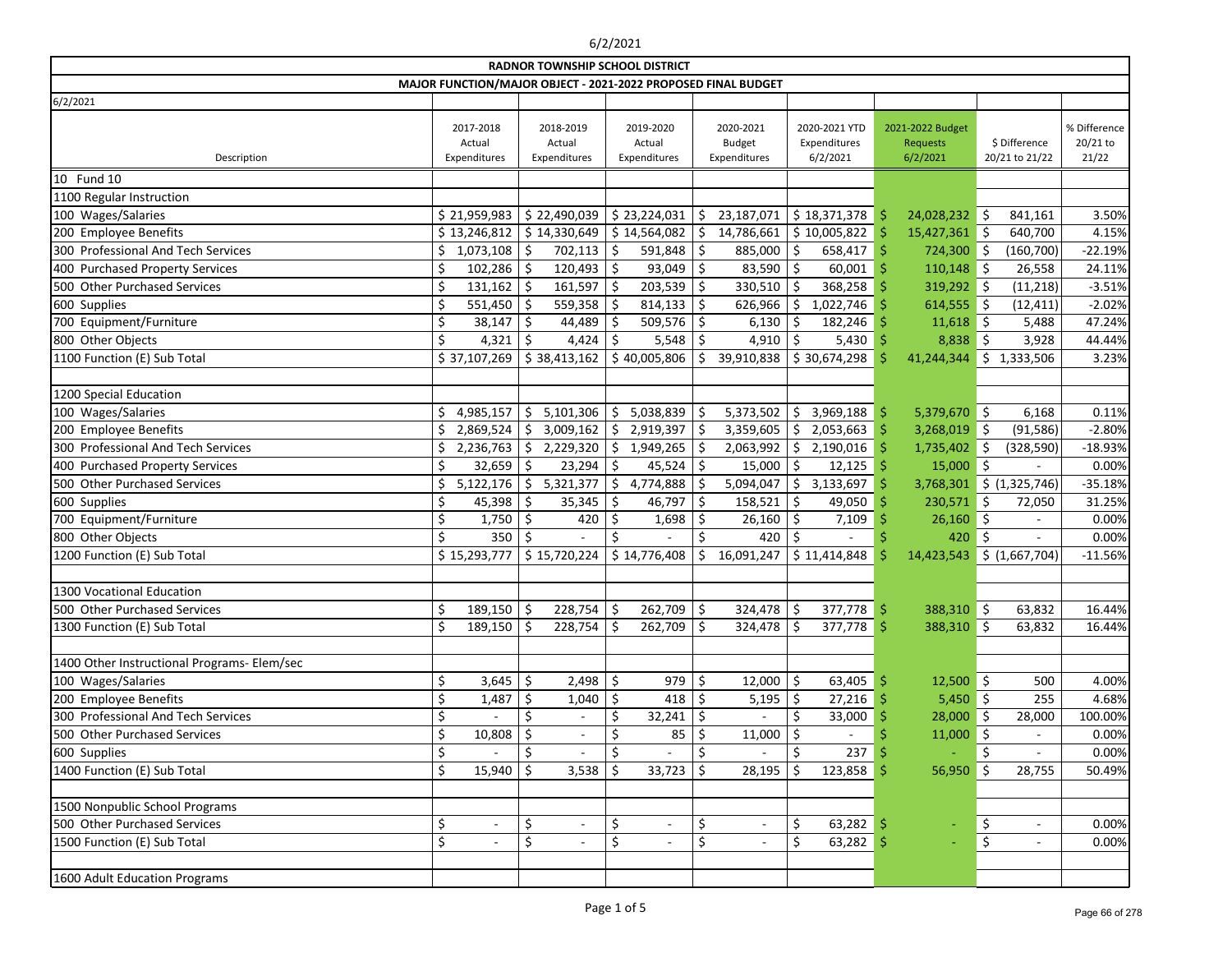|                                    |    |                                     |              |                                     |                    | <b>RADNOR TOWNSHIP SCHOOL DISTRICT</b> |         |                                                               |         |                                           |    |                                                 |         |                                 |                                   |
|------------------------------------|----|-------------------------------------|--------------|-------------------------------------|--------------------|----------------------------------------|---------|---------------------------------------------------------------|---------|-------------------------------------------|----|-------------------------------------------------|---------|---------------------------------|-----------------------------------|
|                                    |    |                                     |              |                                     |                    |                                        |         | MAJOR FUNCTION/MAJOR OBJECT - 2021-2022 PROPOSED FINAL BUDGET |         |                                           |    |                                                 |         |                                 |                                   |
| 6/2/2021                           |    |                                     |              |                                     |                    |                                        |         |                                                               |         |                                           |    |                                                 |         |                                 |                                   |
| Description                        |    | 2017-2018<br>Actual<br>Expenditures |              | 2018-2019<br>Actual<br>Expenditures |                    | 2019-2020<br>Actual<br>Expenditures    |         | 2020-2021<br><b>Budget</b><br>Expenditures                    |         | 2020-2021 YTD<br>Expenditures<br>6/2/2021 |    | 2021-2022 Budget<br><b>Requests</b><br>6/2/2021 |         | \$ Difference<br>20/21 to 21/22 | % Difference<br>20/21 to<br>21/22 |
| 500 Other Purchased Services       |    |                                     |              |                                     | \$                 |                                        | \$      | 1,166,227                                                     | \$      | 1,166,227                                 | \$ | $1,194,381$ \$                                  |         | 28,154                          | 2.36%                             |
| 1600 Function (E) Sub Total        | \$ |                                     | \$           |                                     | \$                 |                                        |         | 1,166,227                                                     | \$      | 1,166,227                                 |    | $1,194,381$ \$                                  |         | 28,154                          | 2.36%                             |
|                                    |    |                                     |              |                                     |                    |                                        |         |                                                               |         |                                           |    |                                                 |         |                                 |                                   |
| 1700 Higher Education Programs     |    |                                     |              |                                     |                    |                                        |         |                                                               |         |                                           |    |                                                 |         |                                 |                                   |
| 500 Other Purchased Services       | Ś  | 1,129,056                           | \$           | 1,148,553                           | \$                 | 1,159,845                              | \$      | $\overline{\phantom{a}}$                                      | \$      | $\blacksquare$                            | Ş  |                                                 | \$      | $\overline{\phantom{a}}$        | 0.00%                             |
| 1700 Function (E) Sub Total        | \$ | 1,129,056                           | Ś.           | 1,148,553                           | \$                 | 1,159,845                              | \$      | $\blacksquare$                                                | \$      |                                           |    |                                                 | $\zeta$ | $\overline{\phantom{a}}$        | 0.00%                             |
|                                    |    |                                     |              |                                     |                    |                                        |         |                                                               |         |                                           |    |                                                 |         |                                 |                                   |
| 2100 Student Services              |    |                                     |              |                                     |                    |                                        |         |                                                               |         |                                           |    |                                                 |         |                                 |                                   |
| 100 Wages/Salaries                 | \$ | 2,243,876                           | \$.          | 2,335,669                           | \$                 | 2,398,280                              | \$      | 2,777,809                                                     | \$      | 2,213,671                                 | \$ | 2,865,539                                       | \$      | 87,730                          | 3.06%                             |
| 200 Employee Benefits              |    | 1,350,644                           |              | 1,451,891                           | \$                 | 1,462,795                              | \$      | 1,758,248                                                     | \$      | 1,189,086                                 |    | 1,794,497 \$                                    |         | 36,249                          | 2.02%                             |
| 300 Professional And Tech Services |    | 298,203                             |              | 388,953                             | \$                 | 403,731                                | \$      | 250,165                                                       | \$      | 369,078                                   | \$ | 199,600                                         | ∥\$     | (50, 565)                       | $-25.33%$                         |
| 400 Purchased Property Services    |    |                                     |              |                                     |                    | 364                                    | Ś       |                                                               |         | 69                                        |    |                                                 |         |                                 | 0.00%                             |
| 500 Other Purchased Services       | \$ | 9,075                               | \$           | 5,552                               | \$                 | 6,802                                  | \$      | 22,890                                                        | \$      | 1,312                                     |    | 22,390                                          | \$      | (500)                           | $-2.23%$                          |
| 600 Supplies                       | \$ | 31,899                              | \$           | 30,511                              | \$                 | 37,250                                 | \$      | 36,185                                                        | \$      | 22,179                                    | Ś  | 31,932                                          | ∥\$     | (4, 253)                        | $-13.32%$                         |
| 700 Equipment/Furniture            |    | 9,489                               | Ŝ            | 2,930                               | Ŝ.                 | 1,248                                  | -\$     | 14,170                                                        | \$      | 10,588                                    |    | $14,170$ \$                                     |         |                                 | 0.00%                             |
| 800 Other Objects                  | Ś  | 2,625                               |              | 3,330                               | \$                 | 3,021                                  | \$      | 8,912                                                         | \$.     | 3,937                                     |    | $9,150$ \$                                      |         | 238                             | 2.60%                             |
| 2100 Function (E) Sub Total        |    | 3,945,811                           | Ś            | 4,218,836                           | Ŝ.                 | 4,313,491                              |         | 4,868,379                                                     | Ś       | 3,809,920                                 |    | $4,937,278$ \$                                  |         | 68,899                          | 1.40%                             |
|                                    |    |                                     |              |                                     |                    |                                        |         |                                                               |         |                                           |    |                                                 |         |                                 |                                   |
| 2200 Staff Support Services        |    |                                     |              |                                     |                    |                                        |         |                                                               |         |                                           |    |                                                 |         |                                 |                                   |
| 100 Wages/Salaries                 |    | 2,079,311                           | \$           | 2,047,431                           | \$                 | 2,128,054                              | \$      | 2,422,540                                                     | \$      | 1,823,263                                 | \$ | $2,635,216$ \$                                  |         | 212,676                         | 8.07%                             |
| 200 Employee Benefits              |    | 1,526,588                           | \$           | 1,456,975                           | \$                 | 1,467,131                              | \$      | 1,926,692                                                     | \$      | 1,136,102                                 | \$ | $1,907,520$ \$                                  |         | (19, 172)                       | $-1.01%$                          |
| 300 Professional And Tech Services |    | 105,601                             |              | 171,350                             | Ś.                 | 240,570                                | \$      | 123,400                                                       | \$      | 6,424                                     |    | 2,400                                           | \$      | (121,000)                       | $-5041.67%$                       |
| 400 Purchased Property Services    |    | 55,866                              |              | 61,733                              | \$                 | 63,513                                 | \$      | 84,066                                                        | \$      | 79,876                                    |    | $91,500$ \$                                     |         | 7,434                           | 8.12%                             |
| 500 Other Purchased Services       |    | 34,826                              |              | 47,139                              | S                  | 26,568                                 | Ŝ.      | $36,516$ \$                                                   |         | 89                                        |    | 82,845                                          | 5 ا     | 46,329                          | 55.92%                            |
| 600 Supplies                       | ¢  | 98,837                              | $\zeta$      | 91,531                              | $\dot{\mathsf{S}}$ | 94,616                                 | $\zeta$ | 131,240                                                       | $\zeta$ | 100,917                                   |    | 137,432                                         | $\zeta$ | 6,192                           | 4.51%                             |
| 700 Equipment/Furniture            | \$ | 1,214                               | \$           |                                     | \$                 |                                        | \$      |                                                               | \$      |                                           |    |                                                 | \$      |                                 | 0.00%                             |
| 800 Other Objects                  |    | 3,489                               | -Ş           | 2,601                               | \$                 | 2,028                                  | \$      | 4,171                                                         | \$      | 1,437                                     |    | 4,201 \$                                        |         | 30                              | 0.71%                             |
| 2200 Function (E) Sub Total        |    | 3,905,732                           | \$.          | 3,878,760                           | \$.                | 4,022,480                              | \$      | 4,728,625                                                     | \$      | 3,148,108                                 |    | 4,861,114                                       | \$      | 132,489                         | 2.73%                             |
|                                    |    |                                     |              |                                     |                    |                                        |         |                                                               |         |                                           |    |                                                 |         |                                 |                                   |
| 2300 Administrative Services       |    |                                     |              |                                     |                    |                                        |         |                                                               |         |                                           |    |                                                 |         |                                 |                                   |
| 100 Wages/Salaries                 |    | 2,923,109                           |              | 2,957,428                           | \$                 | 3,001,148                              | \$      | 3,118,826                                                     | \$      | $2,914,402$ \$                            |    | $3,301,789$ \$                                  |         | 182,963                         | 5.54%                             |
| 200 Employee Benefits              |    | 1,826,574                           | Ś            | 1,945,979                           | \$                 | 2,067,919                              | Ŝ       | 2,288,040                                                     | \$      | 1,619,023                                 |    | $2,179,826$ \$                                  |         | (108, 214)                      | -4.96%                            |
| 300 Professional And Tech Services |    | 463,763                             |              | 337,115                             | -\$                | 366,643                                | \$      | $274,635$ \$                                                  |         | 502,236                                   |    | $309,653$ \$                                    |         | 35,018                          | 11.31%                            |
| 400 Purchased Property Services    |    | 221,845                             | <sub>S</sub> | 240,992                             | -S                 | 213,214                                | S       | $258,946$   \$                                                |         | 132,384                                   |    | 168,648 \$                                      |         | (90, 298)                       | $-53.54%$                         |
| 500 Other Purchased Services       |    | 80,492                              |              | 114,498                             | -S                 | 81,299                                 | -S      | $95,565$   \$                                                 |         | 91,352                                    |    | 106,550 \$                                      |         | 10,985                          | 10.31%                            |
| 600 Supplies                       | \$ | 63,868                              |              | 69,731                              | -S                 | 69,414                                 | Ŝ       | $66,235$   \$                                                 |         | 50,407                                    |    | $63,108$ \$                                     |         | (3, 127)                        | $-4.95%$                          |
| 700 Equipment/Furniture            |    | 1,953                               |              | 2,611                               | -Ş                 | 416                                    |         | $6,100$   \$                                                  |         |                                           |    | $6,100$ \$                                      |         |                                 | 0.00%                             |
| 800 Other Objects                  | \$ | 31,763                              |              | 49,033                              |                    | 52,637                                 | \$      | 51,452                                                        |         | 57,722                                    |    | $63,662$ \$                                     |         | 12,210                          | 19.18%                            |
| 2300 Function (E) Sub Total        |    | 5,613,367                           | \$           | 5,717,387                           | \$                 | 5,852,690                              | S.      | 6,159,799                                                     | \$      | 5,367,526                                 |    | $6,199,336$ \$                                  |         | 39,537                          | 0.64%                             |
|                                    |    |                                     |              |                                     |                    |                                        |         |                                                               |         |                                           |    |                                                 |         |                                 |                                   |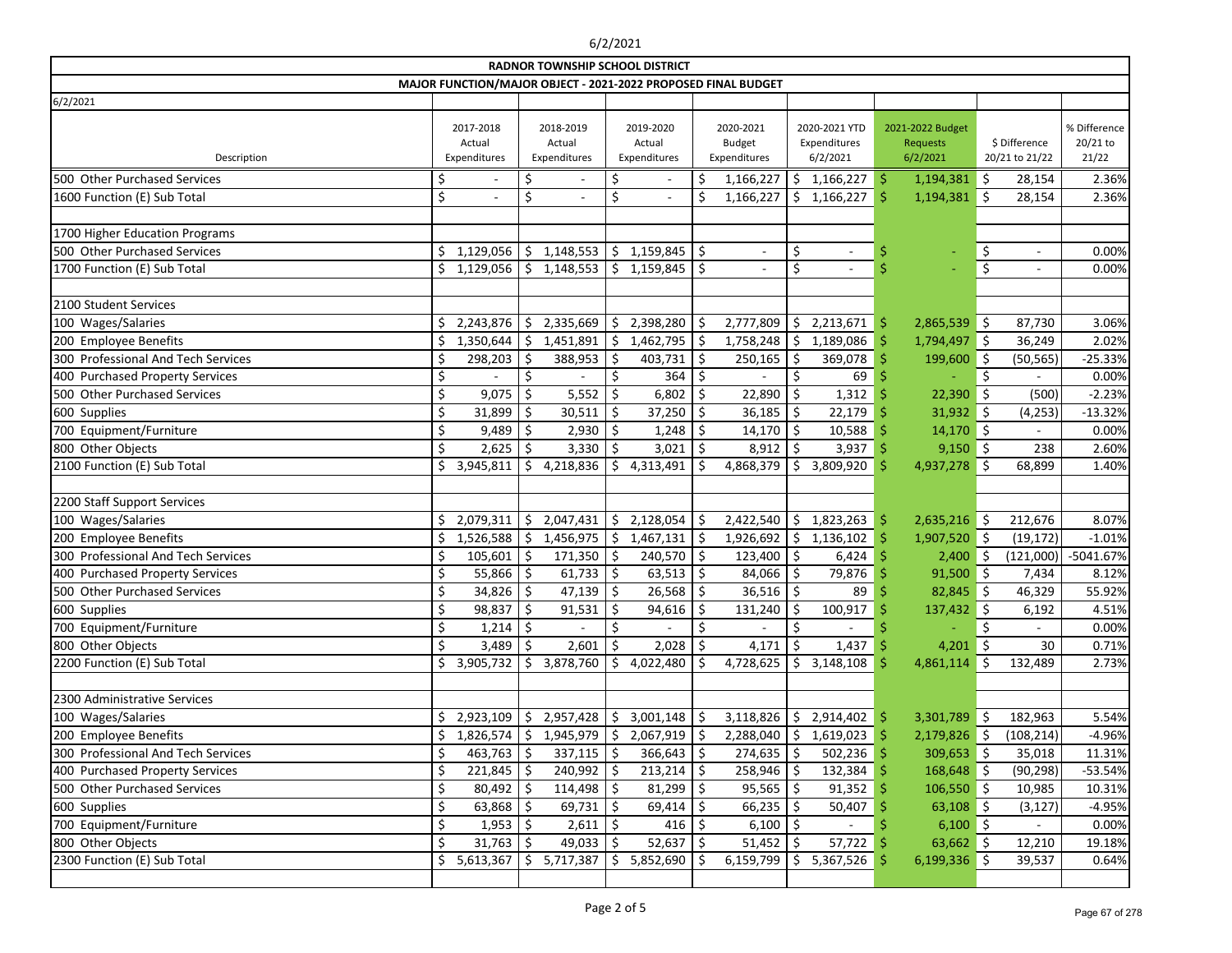|                                                               | <b>RADNOR TOWNSHIP SCHOOL DISTRICT</b> |                                     |     |                                     |     |                                     |         |                                            |               |                                           |    |                                                 |     |                                 |                                   |
|---------------------------------------------------------------|----------------------------------------|-------------------------------------|-----|-------------------------------------|-----|-------------------------------------|---------|--------------------------------------------|---------------|-------------------------------------------|----|-------------------------------------------------|-----|---------------------------------|-----------------------------------|
| MAJOR FUNCTION/MAJOR OBJECT - 2021-2022 PROPOSED FINAL BUDGET |                                        |                                     |     |                                     |     |                                     |         |                                            |               |                                           |    |                                                 |     |                                 |                                   |
| 6/2/2021                                                      |                                        |                                     |     |                                     |     |                                     |         |                                            |               |                                           |    |                                                 |     |                                 |                                   |
| Description                                                   |                                        | 2017-2018<br>Actual<br>Expenditures |     | 2018-2019<br>Actual<br>Expenditures |     | 2019-2020<br>Actual<br>Expenditures |         | 2020-2021<br><b>Budget</b><br>Expenditures |               | 2020-2021 YTD<br>Expenditures<br>6/2/2021 |    | 2021-2022 Budget<br><b>Requests</b><br>6/2/2021 |     | \$ Difference<br>20/21 to 21/22 | % Difference<br>20/21 to<br>21/22 |
| 2400 Health Services                                          |                                        |                                     |     |                                     |     |                                     |         |                                            |               |                                           |    |                                                 |     |                                 |                                   |
| 100 Wages/Salaries                                            | \$                                     | 519,415                             | \$  | 487,507                             | \$  | 516,160                             | \$      | 555,862                                    | Ś.            | 463,837                                   | Ŝ  | $632,210$ \$                                    |     | 76,348                          | 12.08%                            |
| 200 Employee Benefits                                         |                                        | 384,742                             | \$  | 387,904                             | Ś.  | 388,019                             | \$      | 463,958                                    | Ś.            | 269,552                                   | Ŝ  | 451,275 \$                                      |     | (12, 683)                       | $-2.81%$                          |
| 300 Professional And Tech Services                            |                                        | 222,081                             | Ś   | 240,841                             |     | 231,306                             | \$      | 196,200                                    | <sup>\$</sup> | 179,788                                   | .S | 409,869                                         | \$  | 213,669                         | 52.13%                            |
| 400 Purchased Property Services                               | \$                                     | 818                                 | Ś   | 636                                 | Ś   | 927                                 | Ś       | 1,000                                      |               | 1,136                                     |    | $1,000$ \$                                      |     |                                 | 0.00%                             |
| 500 Other Purchased Services                                  | \$                                     | 2,347                               |     | 2,181                               | S   | 1,544                               |         | 1,600                                      | Ŝ             | 137                                       |    | $1,600$ \$                                      |     |                                 | 0.00%                             |
| 600 Supplies                                                  | \$                                     | 8,746                               | \$  | 11,481                              | \$  | 28,863                              | Ś.      | 10,000                                     |               | 20,670                                    |    | 15,000                                          | \$  | 5,000                           | 33.33%                            |
| 700 Equipment/Furniture                                       | \$                                     | 391                                 |     | 1,345                               | Ś.  | 22,303                              | \$      | 13,298                                     |               | 22,467                                    | -S | $14,298$ \$                                     |     | 1,000                           | 6.99%                             |
| 2400 Function (E) Sub Total                                   |                                        | 1,138,540                           | \$. | 1,131,895                           | \$  | 1,189,122                           |         | 1,241,918                                  |               | 957,587                                   | S  | 1,525,252                                       | \$  | 283,334                         | 18.58%                            |
|                                                               |                                        |                                     |     |                                     |     |                                     |         |                                            |               |                                           |    |                                                 |     |                                 |                                   |
| 2500 Business Office                                          |                                        |                                     |     |                                     |     |                                     |         |                                            |               |                                           |    |                                                 |     |                                 |                                   |
| 100 Wages/Salaries                                            | \$                                     | 523,727                             | \$  | 555,092                             | \$  | 540,528                             | \$      | 580,378                                    | Ś.            | 533,439                                   | -Ŝ | 588,451 \$                                      |     | 8,073                           | 1.37%                             |
| 200 Employee Benefits                                         | \$                                     | 346,571                             | Ś   | 371,439                             |     | 350,159                             | \$      | 433,783                                    | \$            | 299,252                                   |    | 400,460                                         | ∥\$ | (33, 323)                       | $-8.32%$                          |
| 300 Professional And Tech Services                            |                                        | 3,883                               | \$  | 4,785                               | \$  | 1,630                               | \$      | 14,190                                     | Ŝ             | 4,039                                     | -S | $16,400$ \$                                     |     | 2,210                           | 13.48%                            |
| 400 Purchased Property Services                               | \$                                     | 3,798                               | Ś   | 4,041                               | \$  | 3,972                               | \$      | 4,500                                      |               | 4,350                                     |    | $4,007$ \$                                      |     | (493)                           | $-12.30%$                         |
| 500 Other Purchased Services                                  | \$                                     | 97,718                              |     | 109,553                             | Ś   | 89,595                              | Ś       | 120,125                                    | Ŝ             | 90,574                                    | -S | 126,775                                         | 5 ا | 6,650                           | 5.25%                             |
| 600 Supplies                                                  | \$                                     | 6,910                               | \$  | 8,144                               | Ś   | 5,022                               | \$      | 8,300                                      |               | 5,664                                     |    | 8,300                                           | \$  |                                 | 0.00%                             |
| 700 Equipment/Furniture                                       | \$                                     |                                     |     |                                     |     | 5,125                               |         | 1,500                                      |               |                                           |    | 1,000                                           | ∥\$ | (500)                           | -50.00%                           |
| 800 Other Objects                                             | \$                                     | 1,484                               | \$  | 2,101                               | \$  | 713                                 | \$      | 1,850                                      |               | 1,971                                     |    | $2,475$ \$                                      |     | 625                             | 25.25%                            |
| 2500 Function (E) Sub Total                                   | \$                                     | 984,091                             | \$. | 1,055,155                           | Ś   | 996,744                             | Ś       | 1,164,626                                  |               | 939,289                                   |    | $1,147,868$ \$                                  |     | (16, 758)                       | $-1.46%$                          |
|                                                               |                                        |                                     |     |                                     |     |                                     |         |                                            |               |                                           |    |                                                 |     |                                 |                                   |
| 2600 Operation Services                                       |                                        |                                     |     |                                     |     |                                     |         |                                            |               |                                           |    |                                                 |     |                                 |                                   |
| 100 Wages/Salaries                                            | \$.                                    | 3,061,760                           | \$. | 3,177,840                           | \$. | 3,249,771                           | \$      | 3,428,101                                  | \$            | 3,070,876                                 | -S | $3,520,290$ \$                                  |     | 92,189                          | 2.62%                             |
| 200 Employee Benefits                                         |                                        | 2,231,568                           |     | \$2,374,197                         |     | \$2,390,354                         | Ŝ.      | 2,468,662                                  | \$            | 1,740,497                                 |    | 2,527,437                                       | \$  | 58,775                          | 2.33%                             |
| 300 Professional And Tech Services                            | Ś.                                     | 65,306 $\vert$ \$                   |     | 109,801                             | \$  | 656,178                             | $\zeta$ | 97,000                                     | Ś.            | $164,518$ \$                              |    | $166,000$ \$                                    |     | 69,000                          | 41.57%                            |
| 400 Purchased Property Services                               | \$                                     | 851,511                             | \$  | 983,577                             | \$  | 626,584                             | \$      | 890,000                                    | Ŝ             | 759,244 \$                                |    | 902,878 \$                                      |     | 12,878                          | 1.43%                             |
| 500 Other Purchased Services                                  | \$                                     | 236,978                             | \$  | 243,879                             | \$  | 254,316                             | \$      | 269,900                                    |               | 275,822                                   | -S | $258,110$ \$                                    |     | (11,790)                        | $-4.57%$                          |
| 600 Supplies                                                  |                                        | 1,185,874                           | \$  | 1,380,077                           | \$  | 1,128,333                           |         | 1,317,100                                  | \$            | 1,531,210                                 |    | $1,374,130$ \$                                  |     | 57,030                          | 4.15%                             |
| 700 Equipment/Furniture                                       |                                        | 565,857                             |     | 83,340                              |     | 38,929                              |         | 82,000                                     |               | $66,069$ \$                               |    | 73,800 \$                                       |     | (8, 200)                        | $-11.11%$                         |
| 800 Other Objects                                             |                                        | 41,684                              | S   | 39,598                              | \$  | $38,520$ \$                         |         | 42,000                                     |               | $43,096$ \$                               |    | 42,000 \$                                       |     |                                 | 0.00%                             |
| 2600 Function (E) Sub Total                                   | \$.                                    | 8,240,538                           | S.  | 8,392,309                           | \$. | 8,382,985                           |         | 8,594,763                                  | S             | 7,651,332                                 |    | 8,864,645 \$                                    |     | 269,882                         | 3.04%                             |
|                                                               |                                        |                                     |     |                                     |     |                                     |         |                                            |               |                                           |    |                                                 |     |                                 |                                   |
| 2700 Transportation Svcs                                      |                                        |                                     |     |                                     |     |                                     |         |                                            |               |                                           |    |                                                 |     |                                 |                                   |
| 100 Wages/Salaries                                            |                                        | 2,061,756                           |     | \$2,249,894                         |     | \$2,381,290                         | \$      | 2,228,990                                  | \$.           | $2,151,355$ \$                            |    | $2,290,509$ \$                                  |     | 61,519                          | 2.69%                             |
| 200 Employee Benefits                                         |                                        | 1,655,547                           |     | \$1,830,412                         | \$. | 1,960,402                           | S       | 1,920,983                                  | \$            | $1,508,433$ \$                            |    | $2,062,154$ \$                                  |     | 141,171                         | 6.85%                             |
| 300 Professional And Tech Services                            |                                        | 85,649                              |     | 64,414                              | S   | 73,730                              | -Ş      | 70,400                                     |               | $2,689$ \$                                |    | $69,520$ \$                                     |     | (880)                           | $-1.27%$                          |
| 400 Purchased Property Services                               | \$                                     | 12,976                              | -S  | 19,401                              | -S  | 10,526                              | -\$     | 15,500                                     |               | 35,260                                    |    | $13,300$ \$                                     |     | (2, 200)                        | $-16.54%$                         |
| 500 Other Purchased Services                                  | \$                                     | 177,669                             |     | 103,836                             |     | 109,745                             |         | 170,100                                    |               | 75,924                                    |    | $114,000$ \$                                    |     | (56, 100)                       | $-49.21%$                         |
| 600 Supplies                                                  | \$                                     | 316,483                             |     | 331,372                             |     | 332,199                             | S       | 394,226                                    |               | $366,132$ \$                              |    | 414,000 \$                                      |     | 19,774                          | 4.78%                             |
| 700 Equipment/Furniture                                       | \$                                     | $279,314$ \$                        |     | $\overline{\phantom{a}}$            | \$  | $2,305$   \$                        |         | $6,486$   \$                               |               | $110 \pm$                                 |    | $2,500$ \$                                      |     | (3,986)                         | $-159.44%$                        |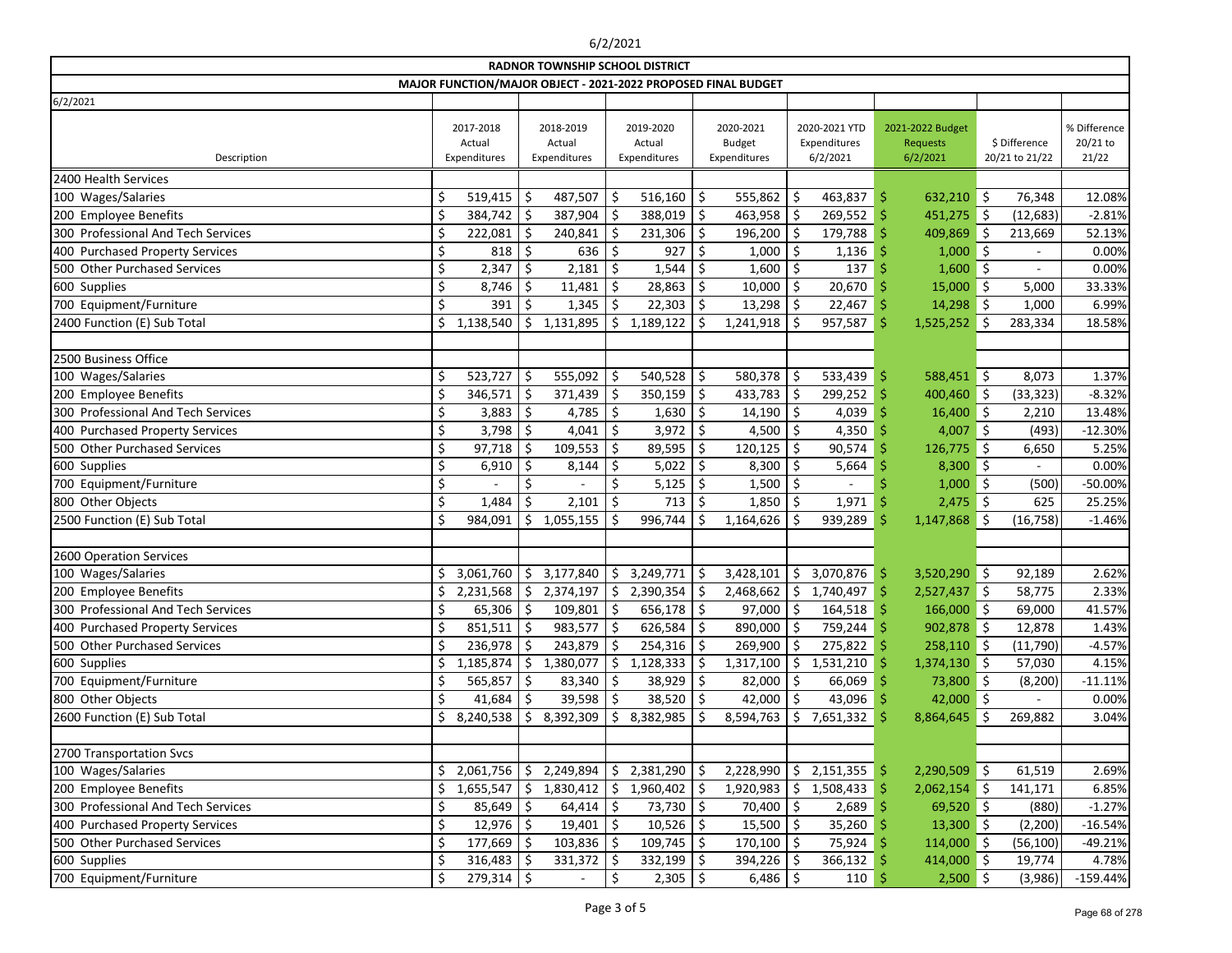|                                               |    |                                     |         |                                     |         | <b>RADNOR TOWNSHIP SCHOOL DISTRICT</b> |         | MAJOR FUNCTION/MAJOR OBJECT - 2021-2022 PROPOSED FINAL BUDGET |         |                                           |     |                                          |           |                                            |                                   |
|-----------------------------------------------|----|-------------------------------------|---------|-------------------------------------|---------|----------------------------------------|---------|---------------------------------------------------------------|---------|-------------------------------------------|-----|------------------------------------------|-----------|--------------------------------------------|-----------------------------------|
| 6/2/2021                                      |    |                                     |         |                                     |         |                                        |         |                                                               |         |                                           |     |                                          |           |                                            |                                   |
| Description                                   |    | 2017-2018<br>Actual<br>Expenditures |         | 2018-2019<br>Actual<br>Expenditures |         | 2019-2020<br>Actual<br>Expenditures    |         | 2020-2021<br><b>Budget</b><br>Expenditures                    |         | 2020-2021 YTD<br>Expenditures<br>6/2/2021 |     | 2021-2022 Budget<br>Requests<br>6/2/2021 |           | \$ Difference<br>20/21 to 21/22            | % Difference<br>20/21 to<br>21/22 |
| 800 Other Objects                             |    | 916                                 | -\$     | 1,593                               | \$      | 2,732                                  | \$      | 975                                                           | -\$     | $280 \, \space{1}$ \$                     |     | $1,550$ \$                               |           | 575                                        | 37.10%                            |
| 2700 Function (E) Sub Total                   |    | 4,590,310                           | Ŝ.      | 4,600,922                           | \$      | 4,872,929                              |         | 4,807,660                                                     | \$      | 4,140,683                                 |     | 4,967,533                                | Š.        | 159,873                                    | 3.22%                             |
|                                               |    |                                     |         |                                     |         |                                        |         |                                                               |         |                                           |     |                                          |           |                                            |                                   |
| 2800 Support Services - Central               |    |                                     |         |                                     |         |                                        |         |                                                               |         |                                           |     |                                          |           |                                            |                                   |
| 100 Wages/Salaries                            | Ś  | 607,260                             | \$      | 636,843                             | \$      | 673,480                                | \$      | 672,791                                                       | -\$     | 718,927                                   | \$  | 839,313                                  | ا \$      | 166,522                                    | 19.84%                            |
| 200 Employee Benefits                         |    | 376,639                             | Ŝ       | 380,152                             | \$      | 421,775                                | \$      | 522,008                                                       | -\$     | $440,508$ \$                              |     | 586,163                                  | ∣\$       | 64,155                                     | 10.94%                            |
| 300 Professional And Tech Services            |    | 1,810                               | Ŝ.      | 768                                 | Ŝ.      |                                        |         |                                                               |         | 200                                       |     |                                          | Ś.        |                                            | 0.00%                             |
| 500 Other Purchased Services                  | \$ | 9,855                               | \$      | 8,638                               | \$      | 4,053                                  | \$      | 13,000                                                        | $\zeta$ | 744                                       |     | 10,850                                   | \$        | (2, 150)                                   | $-19.82%$                         |
| 600 Supplies                                  |    | 1,716                               |         | 3,506                               | \$      | 2,011                                  | \$      | 5,298                                                         |         | 546,273                                   |     | 2,090                                    | \$        | (3, 208)                                   | $-153.49%$                        |
| 700 Equipment/Furniture                       | Ś  |                                     |         | 165,820                             | $\zeta$ |                                        | Ś.      | 2,725                                                         | \$      |                                           |     | 4,360                                    | $\zeta$   | 1,635                                      | 37.50%                            |
| 800 Other Objects                             | \$ | 945                                 | \$      | 2,091                               | \$      | 50                                     | \$.     | 1,525                                                         | S.      | 813                                       |     | 2,225                                    | ∥\$       | 700                                        | 31.46%                            |
| 2800 Function (E) Sub Total                   |    | 998,225                             | Ŝ.      | 1,197,818                           | \$      | 1,101,369                              |         | 1,217,347                                                     | \$      | 1,707,465                                 |     | 1,445,001                                | Ŝ.        | 227,654                                    | 15.75%                            |
|                                               |    |                                     |         |                                     |         |                                        |         |                                                               |         |                                           |     |                                          |           |                                            |                                   |
| 2900 Other Support Services                   |    |                                     |         |                                     |         |                                        |         |                                                               |         |                                           |     |                                          |           |                                            |                                   |
| 500 Other Purchased Services                  | \$ | 79,561                              | $\zeta$ | 80,987                              | \$      | 79,197                                 | \$      | 79,198                                                        | \$      | 79,666                                    |     | 79,667                                   | \$        | 469                                        | 0.59%                             |
| 800 Other Objects                             |    | 44,701                              | $\zeta$ |                                     | \$      |                                        | \$      |                                                               | \$      |                                           |     |                                          | \$        |                                            | 0.00%                             |
| 2900 Function (E) Sub Total                   |    | 124,262                             | Ŝ.      | 80,987                              | \$      | 79,197                                 | \$      | 79,198                                                        |         | 79,666                                    |     | 79,667                                   | Š.        | 469                                        | 0.59%                             |
|                                               |    |                                     |         |                                     |         |                                        |         |                                                               |         |                                           |     |                                          |           |                                            |                                   |
| 3200 Student Activities                       |    |                                     |         |                                     |         |                                        |         |                                                               |         |                                           |     |                                          |           |                                            |                                   |
| 100 Wages/Salaries                            | Ś  | 718,957                             | \$      | 739,287                             | \$      | 715,862                                | \$      | 744,554                                                       | -\$     | 530,803                                   | -\$ | 763,762 \$                               |           | 19,208                                     | 2.51%                             |
| 200 Employee Benefits                         |    | 295,762                             | Ŝ.      | 309,802                             | \$      | 307,909                                | \$      | $327,316$ \$                                                  |         | $227,293$ \$                              |     | 348,065 \$                               |           | 20,749                                     | 5.96%                             |
| 300 Professional And Tech Services            |    | 123,505                             |         | 128,562                             | Ś.      | 126,996                                | \$      | 200,452                                                       | Ŝ.      | 58,549                                    |     | 205,637                                  | $\zeta$   | 5,185                                      | 2.52%                             |
| 400 Purchased Property Services               |    | 7,391                               | \$      | 8,176                               | \$      | 8,539                                  | \$      | 8,849                                                         | \$      | 6,605                                     |     | 8,225                                    | ∣\$       | (624)                                      | $-7.59%$                          |
| 500 Other Purchased Services                  |    | 18,355                              |         | 25,843                              | \$      | 17,755                                 |         | 11,550                                                        |         | 9,460                                     |     | 12,000                                   |           | 450                                        | 3.75%                             |
| 600 Supplies                                  | ¢  | 76,971                              | $\zeta$ | 86,337                              | $\zeta$ | 67,309                                 | $\zeta$ | 81,784                                                        | $\zeta$ | 47,875                                    |     | 94,405 \$                                | $\zeta$   | 12,621                                     | 13.37%                            |
| 700 Equipment/Furniture                       | \$ | 1,933                               | $\zeta$ | $1,533$   \$                        |         | $5,371$ \$                             |         |                                                               | \$      | $153 \mid 5$                              |     | $273 \mid 5$                             |           | 273                                        | 100.00%                           |
| 800 Other Objects                             |    | 93,385                              | \$      | 93,690                              | \$      | 81,487                                 | \$      | 92,397                                                        |         | 76,685 \$                                 |     | $95,079$ \$                              |           | 2,682                                      | 2.82%                             |
| 3200 Function (E) Sub Total                   |    | 1,336,259                           | \$      | 1,393,230                           | \$      | 1,331,228                              | S.      | 1,466,902                                                     | -S      | $957,423$ \$                              |     | 1,527,446                                | <u>is</u> | 60,544                                     | 3.96%                             |
|                                               |    |                                     |         |                                     |         |                                        |         |                                                               |         |                                           |     |                                          |           |                                            |                                   |
| 3300 Community Services<br>100 Wages/Salaries |    |                                     | \$      | 4,294 $\frac{1}{5}$                 |         |                                        | \$      |                                                               | \$      |                                           |     |                                          |           | $\overline{\phantom{a}}$                   | 0.00%                             |
| 200 Employee Benefits                         |    |                                     |         | $1,796$ \$                          |         |                                        |         |                                                               |         |                                           |     |                                          | \$<br>\$  |                                            | 0.00%                             |
| 600 Supplies                                  | Ś  | 103                                 |         | 206                                 |         |                                        |         |                                                               |         |                                           |     |                                          | \$        | $\blacksquare$                             | 0.00%                             |
| 3300 Function (E) Sub Total                   |    | 103                                 |         | $6,296$ \$                          |         |                                        |         |                                                               |         |                                           |     |                                          | \$        | $\blacksquare$<br>$\overline{\phantom{a}}$ | 0.00%                             |
|                                               |    |                                     |         |                                     |         |                                        |         |                                                               |         |                                           |     |                                          |           |                                            |                                   |
| 4600 Facilities Initiatives                   |    |                                     |         |                                     |         |                                        |         |                                                               |         |                                           |     |                                          |           |                                            |                                   |
| 400 Purchased Property Services               |    | $5,900$ \$                          |         |                                     | \$      |                                        | \$      |                                                               | \$      | $\overline{\phantom{a}}$                  |     |                                          | \$        | $\blacksquare$                             | 0.00%                             |
| 700 Equipment/Furniture                       |    | 96,506                              | S.      |                                     |         |                                        |         |                                                               |         |                                           |     |                                          | \$        | $\overline{\phantom{a}}$                   | 0.00%                             |
| 4600 Function (E) Sub Total                   |    | 102,406                             | -\$     |                                     |         |                                        |         |                                                               | \$      |                                           |     |                                          | \$        | $\overline{\phantom{a}}$                   | 0.00%                             |
|                                               |    |                                     |         |                                     |         |                                        |         |                                                               |         |                                           |     |                                          |           |                                            |                                   |